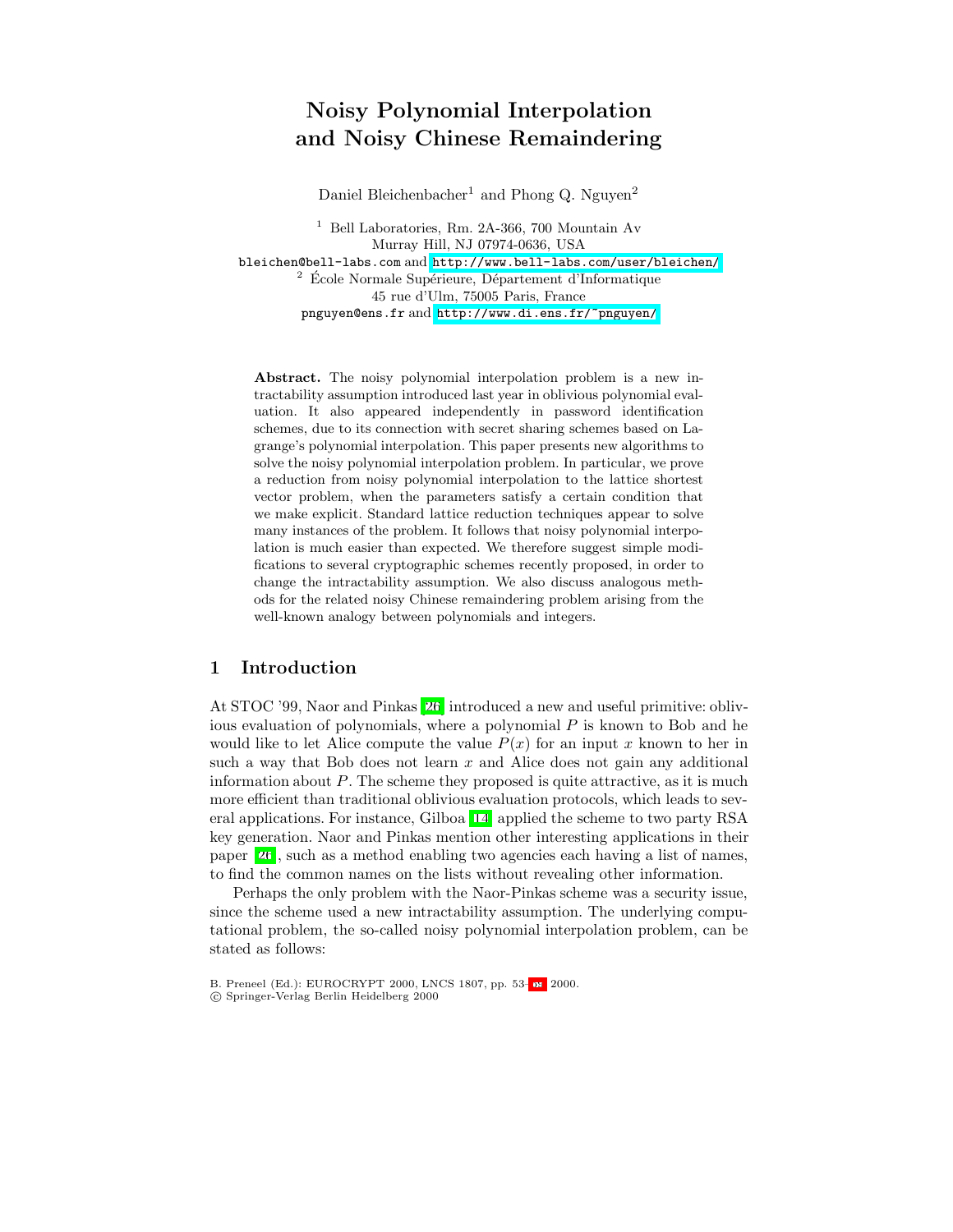*Problem 1 (Noisy polynomial interpolation).* Let P be a k-degree polynomial over a finite field F. Given  $n > k + 1$  sets  $S_1, \ldots, S_n$  and n distinct elements  $x_1$ , ...,  $x_n$  ∈ **F** such that each  $S_i = \{y_{i,j}\}_{1\leq j\leq m}$  contains  $m-1$  random elements and  $P(x_i)$ , recover the polynomial P, provided that the solution is unique.

A simple counting argument suggests that  $m^n \ll |\mathbb{F}|^{n-(k+1)}$  should be satisfied to ensure the unicity of the solution. Several generalizations are possible: for instance, one can assume that the sets  $S_i$ 's have different sizes instead of m. A related problem is the following:

*Problem 2 (Polynomial reconstruction)*. Given as input integers k, t and n points  $(x_1, y_1), \ldots, (x_n, y_n) \in \mathbb{F}^2$ , output all univariate polynomials P of degree at most k such that  $y_i = P(x_i)$  for at least t values of i.



The polynomial reconstruction problem is well-known because the generalized Reed-Solomon list decoding problem reduces to it. The best algorithm known to solve this problem is the recent algorithm of Guruswami and Sudan [\[17\]](#page-15-1) (GS), which was inspired by previous work of Ar *et al.* [\[3\]](#page-15-2) on a related problem. Its which was inspired by previous work of Ar *et al.* [3] on a related problem. Its running time is polynomial in n, and the algorithm succeeds provided  $t > \sqrt{kn}$ , for any field  $\mathbb F$  of cardinality at most  $2^n$ . Naor and Pinkas remarked the existence of a simple reduction from noisy polynomial interpolation to polynomial reconstruction, which led them to conjecture that the noisy polynomial interpolation problem was as hard as the polynomial reconstruction problem.

This paper provides evidence that the conjecture is likely to be false. More precisely, we present new methods to solve noisy polynomial interpolation which (apparently) do not apply to polynomial reconstruction. In particular, we prove that the noisy polynomial interpolation problem can be transformed into a lattice shortest vector problem with high probability, provided that the parameters satisfy a certain condition that we make explicit. This result is qualitatively similar to the well-known lattice-based methods [\[20](#page-16-2)[,9\]](#page-15-3) to solve the subset sum problem: the subset sum problem can be transformed into a lattice shortest vector problem with high probability, provided that a so-called low-density condition is satisfied. As with subset sums, experimental evidence suggest that most practical instances of the noisy polynomial interpolation problem with small  $m$ can be solved. It follows that noisy polynomial interpolation is much easier than expected (despite known hardness results [\[2,](#page-15-4)[24\]](#page-16-3) on the lattice shortest vector problem), and thus, should be used cautiously as an intractability assumption.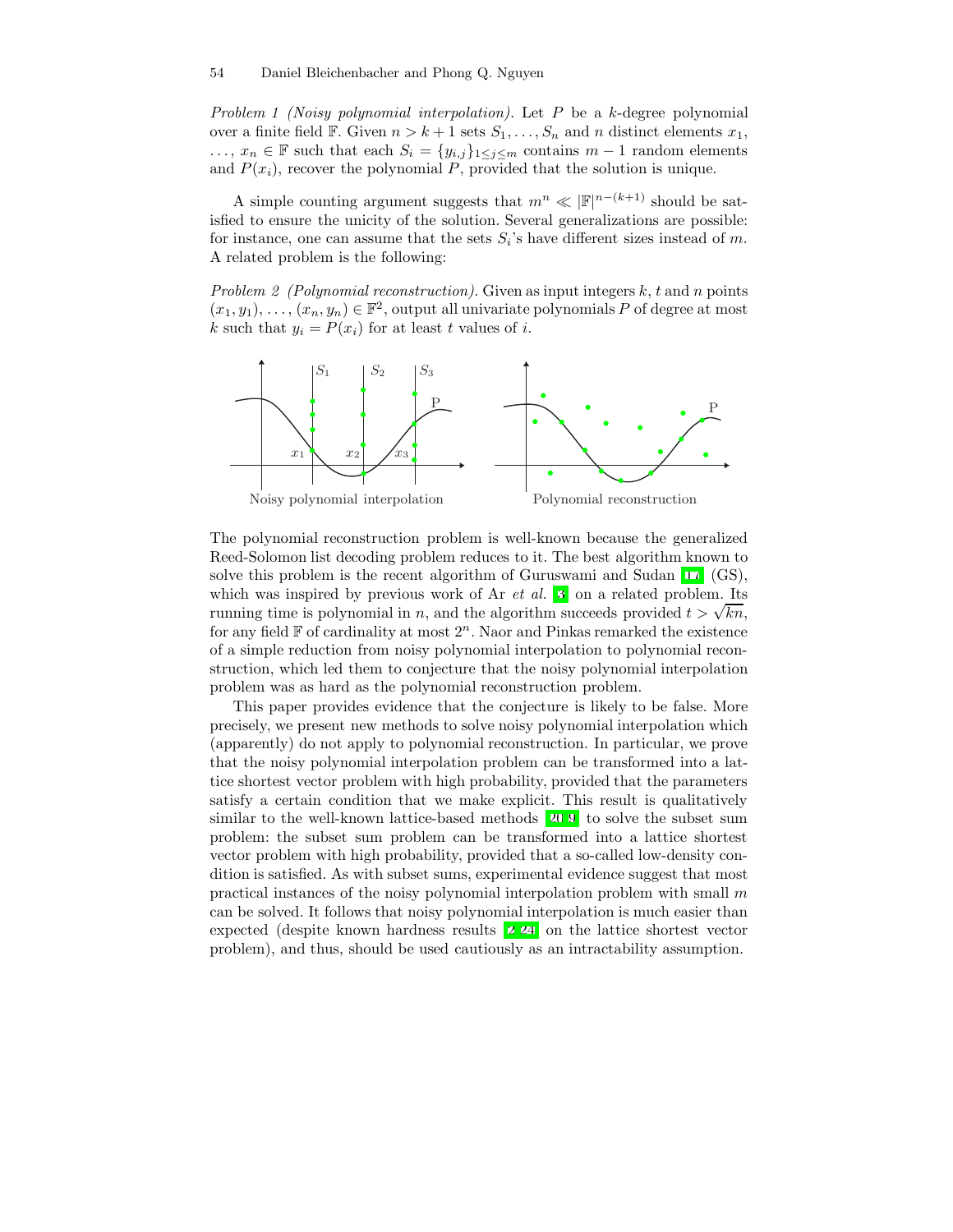Interestingly, the noisy polynomial interpolation and the polynomial reconstruction problems also appeared in password authentication schemes [\[25](#page-16-4)[,13\]](#page-15-5). Both schemes use Shamir's secret sharing scheme based on Lagrange's polynomial interpolation, where the shares are encrypted with low entropy secrets. Shamir's scheme achieves perfect security, but here, additional information is available to the attacker. A closer inspection shows that [\[13\]](#page-15-5) is based on the noisy polynomial interpolation problem, and is therefore insecure for many choices of the parameters. For instance, the authors propose to use  $n = 22, k = 14$  and  $m \approx 256$  to protect a 112-bit key. But this configuration can be broken using a meet-in-the-middle attack (see Section [2.3\)](#page-3-0) using  $n' = 16$  in time  $2^{64}$ . The solution described in [\[25\]](#page-16-4) is much better as it is based on the hardness of the discrete log problem and a variant of the polynomial reconstruction problem.

We also discuss analogous methods for a related problem, the so-called noisy Chinese remaindering problem arising from the well-known analogy between polynomials and integers. Curiously, problems such as point counting on elliptic curves over finite fields and integer factorization of the form  $p^2q$ , can be viewed as generalized noisy Chinese remaindering problems. We explain why the latticebased approach does not appear to be as useful in such settings.

The paper is organized as follows. In Section 2, we review simple methods for noisy polynomial interpolation. Section 3 is devoted to lattice-based methods. Cryptographic implications of these results are discussed in Section 4. In Section 5, we study analogous methods for the noisy Chinese remaindering problem. Due to lack of space, some details and proofs are omitted, but those can be found in the full version available on our webpages.

### **2 Simple Methods for Noisy Polynomial Interpolation**

#### <span id="page-2-0"></span>**2.1 An Error-Correction Method**

When the noisy polynomial interpolation problem appeared in [\[26\]](#page-16-0), the only known algorithm to solve it (apart from exhaustive search) was based on a simple reduction from noisy polynomial interpolation to polynomial reconstruction. More precisely, Naor and Pinkas noticed that by randomly choosing one element  $y_{i,j}$  in  $S_i$ , one obtains an instance of the polynomial reconstruction problem with the n (randomly chosen) points  $(x_i, y_{i,j})$ . The solution P is of degree k, and we have  $P(x_i) = y_{i,j}$  for approximately  $n/m$  values of i. Therefore the solution is have  $I(x_i) = y_{i,j}$  for approximately  $n/m$  values of t. Therefore the solution is<br>expected to be outputted by the GS algorithm, provided that  $\frac{n}{m} > \sqrt{kn}$ , that is:  $m < \sqrt{\frac{n}{k}}$ . In fact, one can obtain a better reduction by taking all the points, which was apparently unnoticed. Indeed, if one picks all the  $nm$  points  $(x_i, y_{i,j}),$ then the solution P of degree k satisfies  $P(x_i) = y_{i,j}$  for at least n values of then the solution F of degree k satisfies  $F(x_i) = y_{i,j}$  for at least n values of  $(i, j)$ . Hence, the GS algorithm will output P if  $n > \sqrt{knm}$ , that is:  $m < n/k$ . It is worth noting that this condition does not depend on the size of the finite field. The previous reductions do not use the specificity of the noisy polynomial interpolation instances. It is not known whether one can improve GS algorithm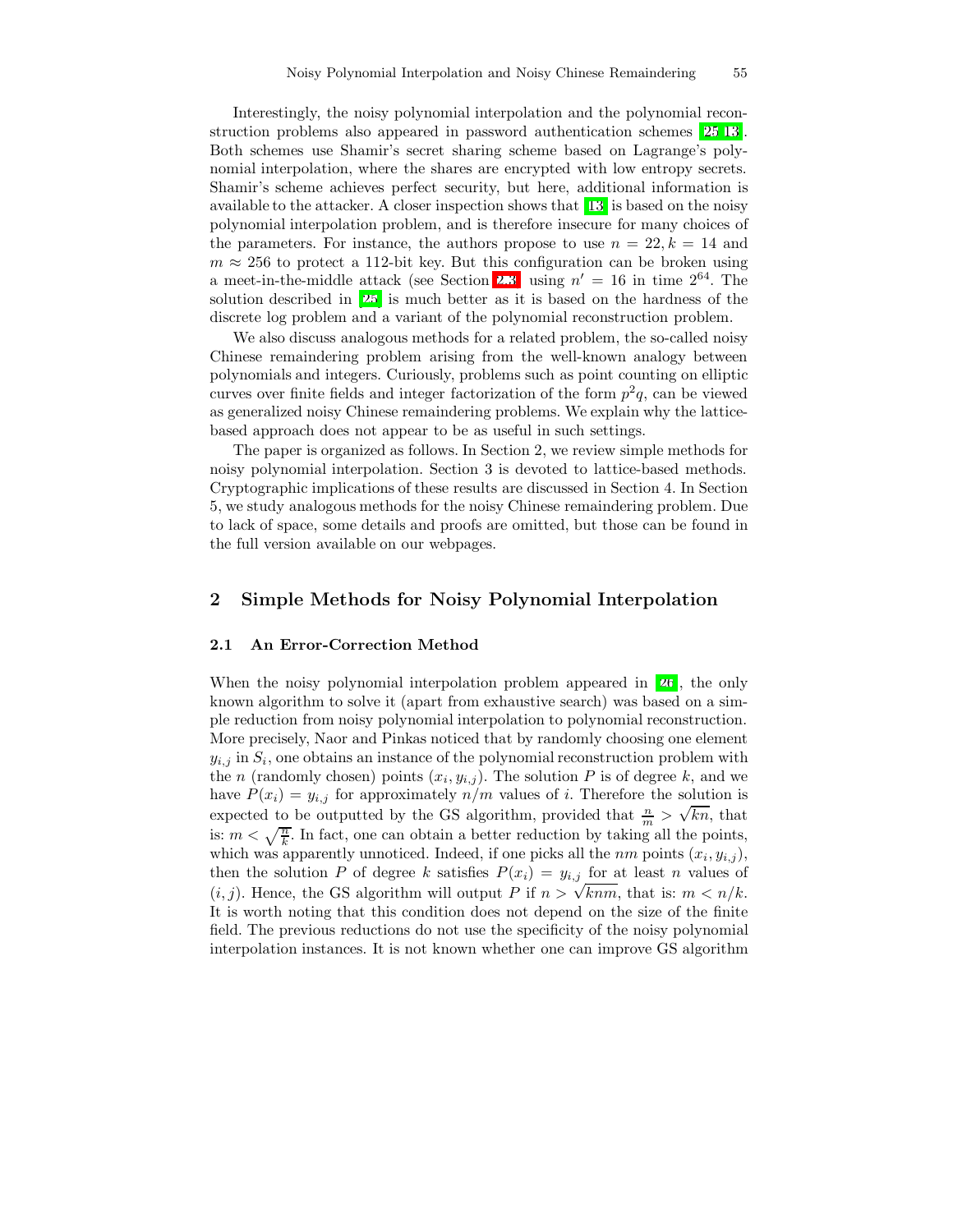when applied to those particular instances, although [\[6\]](#page-15-6) describes a simple algorithm achieving the same bound  $m < n/k$ . We now present methods to solve the problem when the condition  $m < n/k$  is not satisfied.

#### 2.2 A Gröbner Basis Method

A natural way to solve the noisy polynomial interpolation problem is reducing the problem to solving a system of polynomial multivariate equations. Write the unknown polynomial P as  $P(X) = \sum_{i=0}^{k} a_i X^i$ . For all i, there exists j such that  $P(x_i) = y_{i,j}$ , therefore:

$$
\prod_{j=1}^{m} (P(x_i) - y_{i,j}) = 0.
$$

One thus obtains n polynomial equations in the  $k + 1$  unknowns  $a_0, \ldots, a_k$ , in the field F.

Gröbner basis is the usual way to solve such systems. However, the complexity of such techniques is super-exponential in  $k$ : in practice, it is likely that the method would be impractical if  $k$  is not very small (for instance, larger than 20). Theoretically, one could also apply the relinearization technique recently introduced by Kipnis and Shamir [\[19\]](#page-15-7), at least in the case  $m = 2$  (that is, a system of quadratic equations). At the moment, the behaviour of this new method is not completely understood, however latest results [\[10\]](#page-15-8) suggest that the method is impractical for sufficiently large k, such as  $k \geq 50$ .

#### <span id="page-3-0"></span>**2.3 A Meet-in-the-Middle Method**

A meet-in-the-middle approach can be used to solve the noisy polynomial interpolation problem. Let  $n' \leq n$  be the smallest integer for which we expect the solution to be unique. Define the Lagrange interpolation polynomials in  $\mathbb{F}[X]$ :

$$
L_i(X) = \prod_{\begin{array}{c}1 \leq j \leq n'\\j \neq i\end{array}} \frac{X - x_j}{x_i - x_j}.
$$

The degree of  $L_i$  is  $n' - 1$ . We are looking for coefficients  $c_i$ , such that

$$
\deg\left(\sum_{i=1}^{n'} y_{i,c_i} L_i(X)\right) \leq k.
$$

For all  $\mathbf{c} = (c_1, \ldots, c_{\lfloor n'/2 \rfloor}) \in \{1, \ldots, m\}^{\lfloor n'/2 \rfloor}$  and  $\tilde{\mathbf{c}} = (c_{\lfloor n'/2 \rfloor + 1}, \ldots, c'_n) \in$  $\{1,\ldots,m\}^{\lceil n'/2 \rceil}$  we compute the polynomials  $U_{\bf c}(X) = \sum_{i=1}^{\lfloor n'/2 \rfloor} y_{i,c_i} L_i(X)$  and  $V_{\tilde{\mathbf{c}}}(X) = -\sum_{i=\lfloor n'/2 \rfloor+1}^{n'} y_{i,c_i} L_i(X)$ . We compare the two lists: If some  $U_{\mathbf{c}}(X)$ and  $V_{\mathbf{c}}(X)$  have identical coefficients for the terms  $X^{k+1}, \ldots, X^{n'}$  then  $U_{\mathbf{c}}(X)$  –  $V_{\tilde{\mathbf{c}}}(X)$  has degree at most k, and therefore, solves the problem.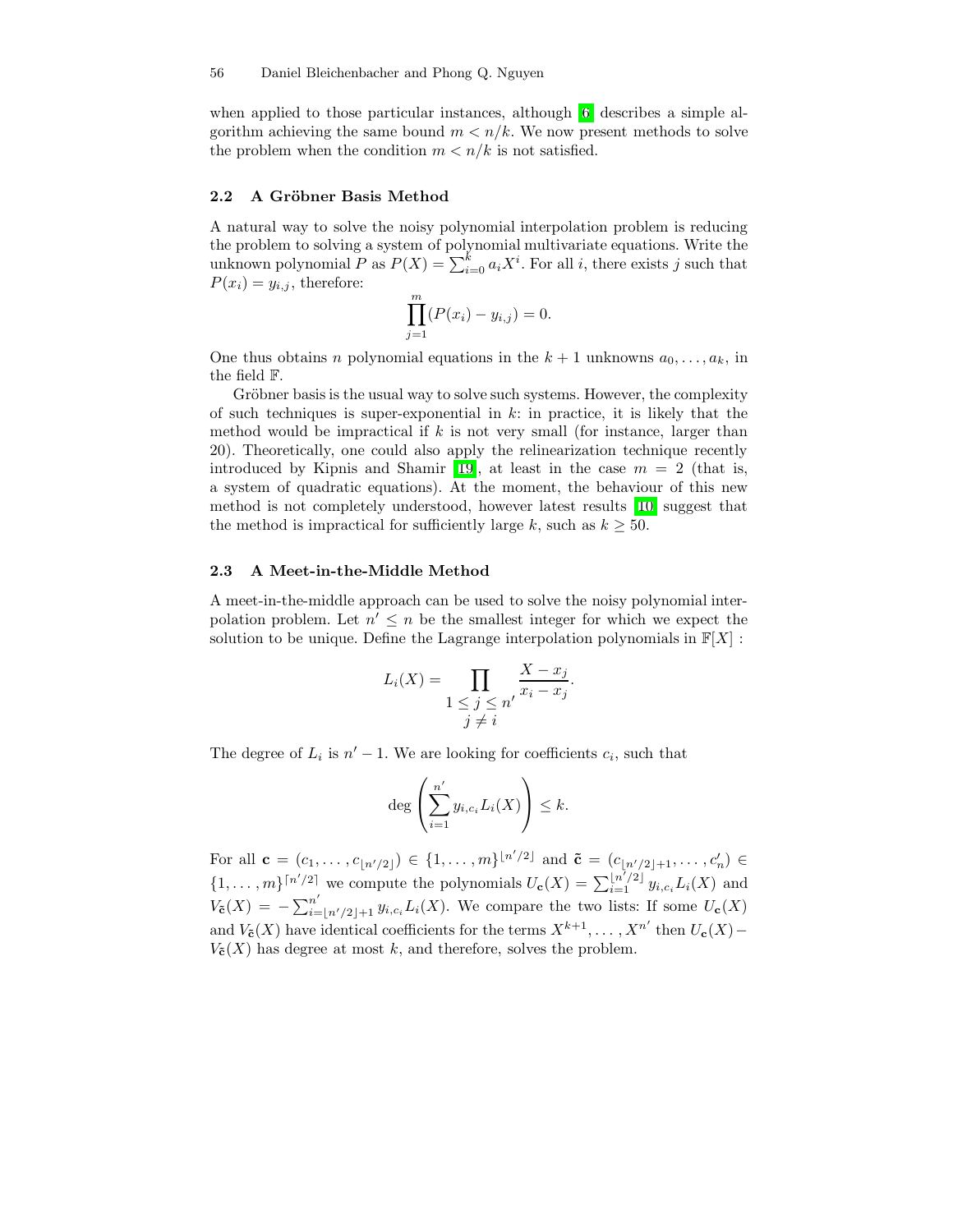The method requires the computation of  $O(m^{\lceil n'/2 \rceil})$  polynomials  $U_c(X)$  and  $V_{\tilde{\mathbf{c}}}(X)$ . Since the values for  $y_{i,j}L_i(X)$  can be precomputed and partial sums can be reused, the time complexity of this attack is  $O(c(n'-k)m^{\lceil n'/2 \rceil})$ , where c is the time for an addition in F. The memory requirement of this algorithm is  $O((\log q)m^{\lfloor n'/2 \rfloor})$ , but an improved algorithm needing  $O((\log q)m^{\lceil n'/4 \rceil})$  exists.

It is worth noting that the meet-in-the-middle method does not apply to the polynomial reconstruction problem. This is because the Lagrange polynomials  $L_i(X)$  in this problem depend on the selection of the values  $y_{i,j}$  used for the interpolation. Different  $y_{i,j}$ 's correspond to different  $x_i$ 's and therefore different Lagrange polynomials. The meet-in-the-middle method takes advantage of the fact that the  $x_i$ 's are known in advance.

Note that the meet-in-the-middle method can still be used if we have to compute  $q^{f(x_0)}$  for some public  $x_0$  and g, when given the  $q^{y_{i,j}}$ 's rather than the  $y_{i,j}$ 's. This is because polynomial interpolation is a linear function of the inputs  $y_{i,j}$ .

# <span id="page-4-0"></span>**3 Lattice-Based Methods for Noisy Polynomial Interpolation**

We now describe lattice-based methods to solve noisy polynomial interpolation. To simplify the presentation, we assume in the whole section that the finite field **F** is a prime field  $\mathbb{Z}_q$  (q being a prime number). The results extend to the general case by viewing  $\mathbb F$  as a finite dimensional vector space over its prime field.

In this paper, we will call *lattice* any integer lattice, that is, any subgroup of  $(\mathbb{Z}^n, +)$  for some n. Background on lattice theory can be found in several textbooks, such as [\[16,](#page-15-9)[35\]](#page-16-5). For lattice-based cryptanalysis, we refer to [\[18\]](#page-15-10).

Our lattice-based methods build in polynomial time a lattice from a given instance of noisy polynomial interpolation. In this lattice, there is a particular lattice point, the so-called *target vector*, which is both unusually short and closely related to the solution of our problem. We will first give heuristic arguments suggesting that the target vector is the lattice shortest vector. Then we will modify our lattice to prove that the target vector is with high probability the shortest vector of the modified lattice, when the parameters satisfy a certain condition that we make explicit. The proofs are somewhat technical, but the underlying idea is similar to the one used to show that the low-density subset sum problem can be reduced with high probability to a lattice shortest vector problem [\[20](#page-16-2)[,9\]](#page-15-3). More precisely, we will estimate the probability that a fixed vector belongs to the lattice built from a randomly chosen instance of the problem. By enumerating all possible short vectors, we can then upper bound the probability that there exists a nonzero lattice point shorter than the target vector for a randomly chosen instance. From a practical point of view, one hopes to solve the problem by using standard lattice reductions algorithms [\[21](#page-16-6)[,30](#page-16-7)[,31](#page-16-8)[,32\]](#page-16-9) as lattice shortest vector oracles.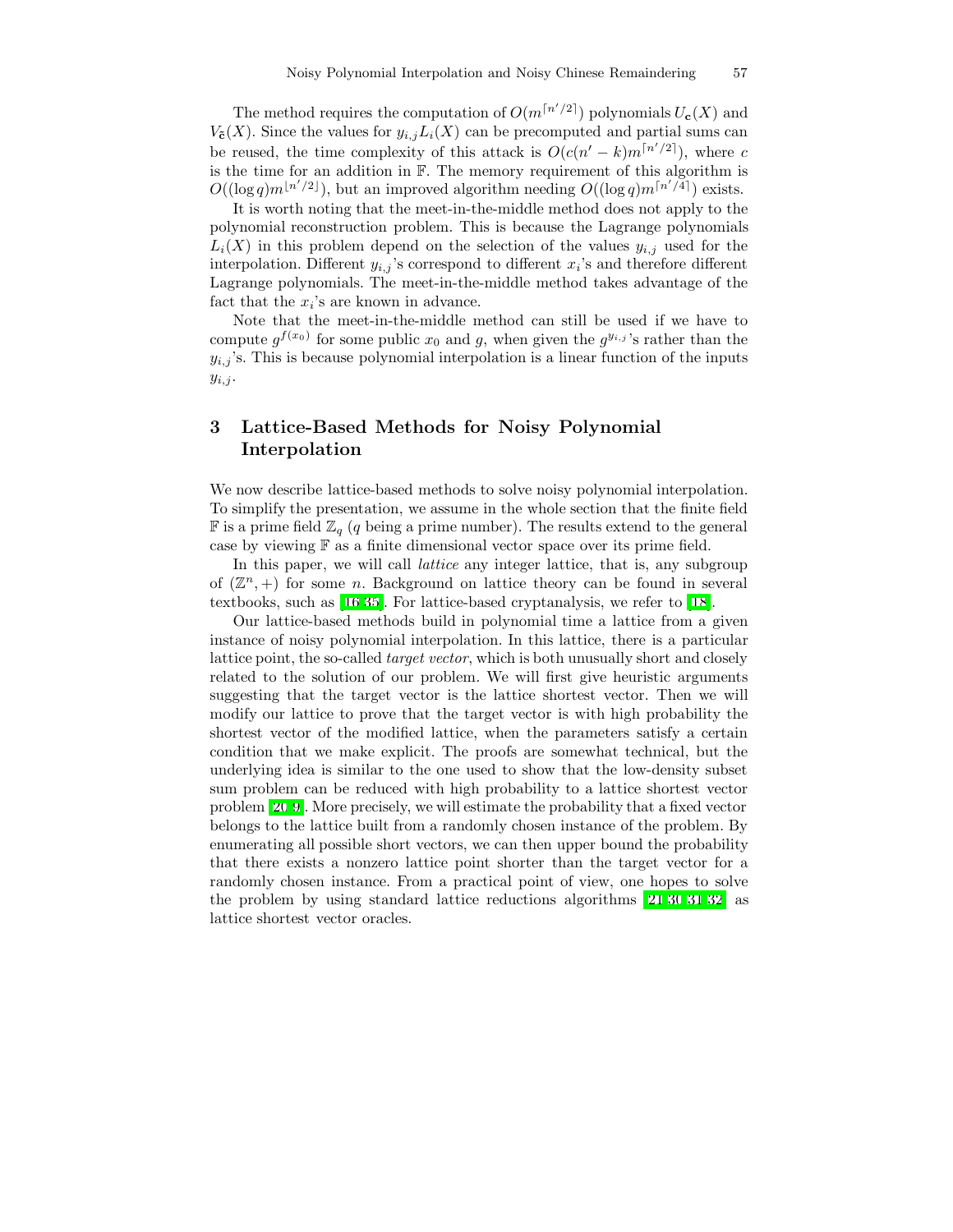#### **3.1 Linearization of Noisy Polynomial Interpolation**

Let  $L_i(X)$  be the Lagrange interpolation polynomial defined as

$$
L_i(X) = \prod_{j \neq i} \frac{X - x_j}{x_i - x_j}.
$$

The solution P satisfies:  $P(X) = \sum_{i=1}^{n} P(x_i) L_i(X)$ . We linearize the problem:  $\sum_{j=1}^m \delta_{i,j} y_{i,j}$ , hence: letting  $\delta_{i,j}$  equal to 1 if  $P(x_i) = y_{i,j}$ , and 0 otherwise, one obtains  $P(x_i) =$ 

$$
P(X) = \sum_{i=1}^{n} \sum_{j=1}^{m} \delta_{i,j} y_{i,j} L_i(X).
$$

Since  $P(X)$  has degree k, while  $L_i$  has degree  $n-1$ , we obtain  $n-1-k$  linear equations in the nm unknowns  $\delta_{i,j}$ . As a linear system in the field  $\mathbb{F}$ , it is underdefined. However, one can also view the problem as a lattice problem for which lattice reduction might apply.<sup>[1](#page-5-0)</sup>

The set L of integer row vectors  $(d_{1,1}, d_{1,2},..., d_{n,m}) \in \mathbb{Z}^{nm}$  such that the polynomial  $\sum_{i=1}^{n} \sum_{j=1}^{m} d_{i,j} y_{i,j} L_i(X)$  has degree at most k is clearly a lattice in  $\mathbb{Z}^{nm}$ . The vector  $(\delta_{1,1}, \delta_{1,2},..., \delta_{n,m})$  belongs to L, we call it the *target vector*. Its Euclidean norm is  $\sqrt{n}$ . To see how short this vector is compared to other lattice vectors, we need to analyze the lattice L. We wish to obtain results of the flavour of lattice-based algorithms to solve low-density subset sums [\[20](#page-16-2)[,9\]](#page-15-3): with high probability over a certain distribution of the inputs, and under specific conditions on the parameters, the target vector is the lattice shortest vector.

#### <span id="page-5-1"></span>**3.2 Volume of the Lattice**

The previous lattice is related to the lattices used by Ajtai [\[1\]](#page-15-11) in his celebrated worst-case/average-case equivalence for certain lattice problems. More precisely, let A be a  $n \times e$  matrix in  $\mathbb{Z}_q$  where q is any integer. Let  $L(A)$  be the set of n-dimensional integer row vectors **x** such that  $xA \equiv 0 \pmod{q}$ . We call  $L(A)$ the Ajtai lattice associated to A. It is easy to see that  $L(A)$  is a n-dimensional lattice in  $\mathbb{Z}^n$ , from which one derives:

**Lemma 1.** Let  $A \in \mathcal{M}_{n,e}(\mathbb{Z}_q)$ . Then the volume of  $L(A)$  divides  $q^e$ . It is exactly  $q^e$  if and only if  $\{xA \ : \mathbf{x} \in \mathbb{Z}_q^n\}$  is entirely  $\mathbb{Z}_q^e$ .

**Proof:** By definition,  $L(A)$  is the kernel of the group homomorphism  $\phi$  that maps any  $\mathbf{x} \in \mathbb{Z}^n$  to  $(\mathbf{x}A \bmod q) \in \mathbb{Z}_q^e$ . Therefore the group quotient  $\mathbb{Z}^n/L(A)$ is isomorphic to the image of  $\phi$ . But since  $L(A)$  is a full-dimensional lattice in  $\mathbb{Z}^n$ , its volume is simply the index  $[\mathbb{Z}^n : L(A)]$  of  $L(A)$  in  $\mathbb{Z}^n$ , from which both statements follow.  $\Box$ 

<span id="page-5-0"></span>If we used the field  $GF(q^a)$  rather than  $\mathbb{Z}_q$  we would have  $a(n-1-k)$  equations in nm unknowns over  $\mathbb{Z}_q$  and the linear system might be solvable directly.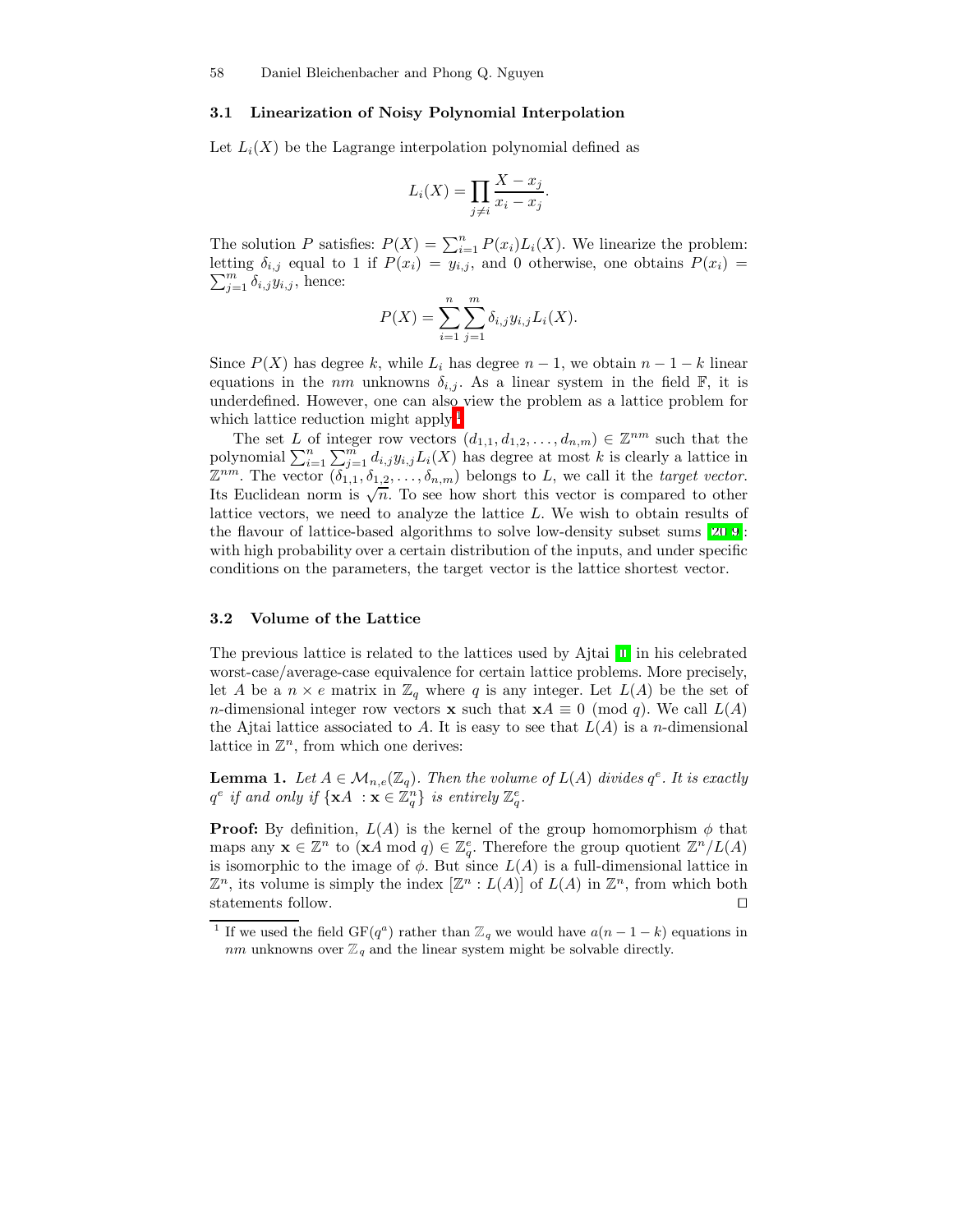Letting  $L_i(x) = \sum_{w=0}^{n-1} \ell_{i,w} x^w$ , the lattice L of Section [1](#page-5-0) is equal to  $L(A)$ , where  $\mathbb{F} = \mathbb{Z}_q$  and A is the following matrix of dimension  $nm \times n - 1 - k$ .

$$
A = \begin{pmatrix} y_{1,1}\ell_{1,k+1} & \cdots & y_{1,1}\ell_{1,n-1} \\ \vdots & & \vdots \\ y_{i,j}\ell_{i,k+1} & \cdots & y_{i,j}\ell_{i,n-1} \\ \vdots & & \vdots \\ y_{n,m}\ell_{n,k+1} & \cdots & y_{n,m}\ell_{n,n-1} \end{pmatrix}
$$

**Lemma 2.** *Assume that for all*  $1 \leq i \leq n$  *there exists*  $1 \leq w_i \leq m$ *, such that*  $y_{i,w_i} \neq 0$ . Then rank $(A) = n - 1 - k$ .

**Proof:** Remember, that for all  $c_1, \ldots, c_n \in \mathbb{F}^n$  and  $f(x) = \sum_{i=1}^n c_i L_i(x)$  we have  $f(x_i) = c_i$ . Hence,  $\sum_{i=1}^n c_i L_i(x) = 0$  implies  $c_1 = \cdots = c_n = 0$ . This shows that the  $n \times n$  matrix  $(\ell_{i,j})_{1 \leq i \leq n, 0 \leq j \leq n-1}$  is nonsingular. In particular, the last  $n-1-k$ columns are linearly independent and thus the matrix  $(\ell_{i,j})_{1\leq i\leq n; k+1\leq j\leq n-1}$  has rank  $n-1-k$ . We assumed that  $y_{i,w_i} \neq 0$  and therefore the matrix  $A_0 =$  $(y_{i,w_i} \ell_{i,j})_{1 \leq i \leq n; k+1 \leq j \leq n-1}$  has rank  $n-1-k$  too. Since  $A_0$  is a submatrix of A it follows that A has rank  $n-1-k$  too.  $\Box$ 

A consequence of this lemma is that the set  $\{0,\ldots,q-1\}^{nm}$  contains exactly  $q^{nm-n+1+k}$  lattice points and hence the volume of  $L(A)$  is  $q^{n-1-k}$ . Therefore, if  $\gamma_d$  denotes Hermite's constant of order d, we have:

$$
\lambda_1(L) \leq \sqrt{\gamma_{nm}} q^{\frac{n-1-k}{nm}},
$$

where  $\lambda_1(L)$  is the first minimum of L (the length of a shortest non-zero lattice point). The best asymptotic estimate known of Hermite's constant is the following (see [\[7\]](#page-15-12)):

$$
\frac{d}{2\pi e} + \frac{\log(\pi d)}{2\pi e} + o(1) \le \gamma_d \le \frac{1.744d}{2\pi e} (1 + o(1)).
$$

It follows that one expects the target vector to be the shortest lattice vector if

$$
\sqrt{n} \ll \sqrt{\frac{nm}{2\pi e}} q^{\frac{n-1-k}{nm}}.
$$

This condition is very heuristic, as the lattice  $L$  cannot be considered as a "random" lattice.

#### <span id="page-6-0"></span>**3.3 Structure of the Lattice**

We now give a different heuristic argument to guess when the target vector is the shortest vector. The argument is inspired by lattice-based attacks against low-density subset sums (see [\[20](#page-16-2)[,9\]](#page-15-3)). If we denote by  $N(n,r)$  the number of integer points in the *n*-dimensional sphere of radius  $\sqrt{r}$  centered at the origin, we have the following elementary result :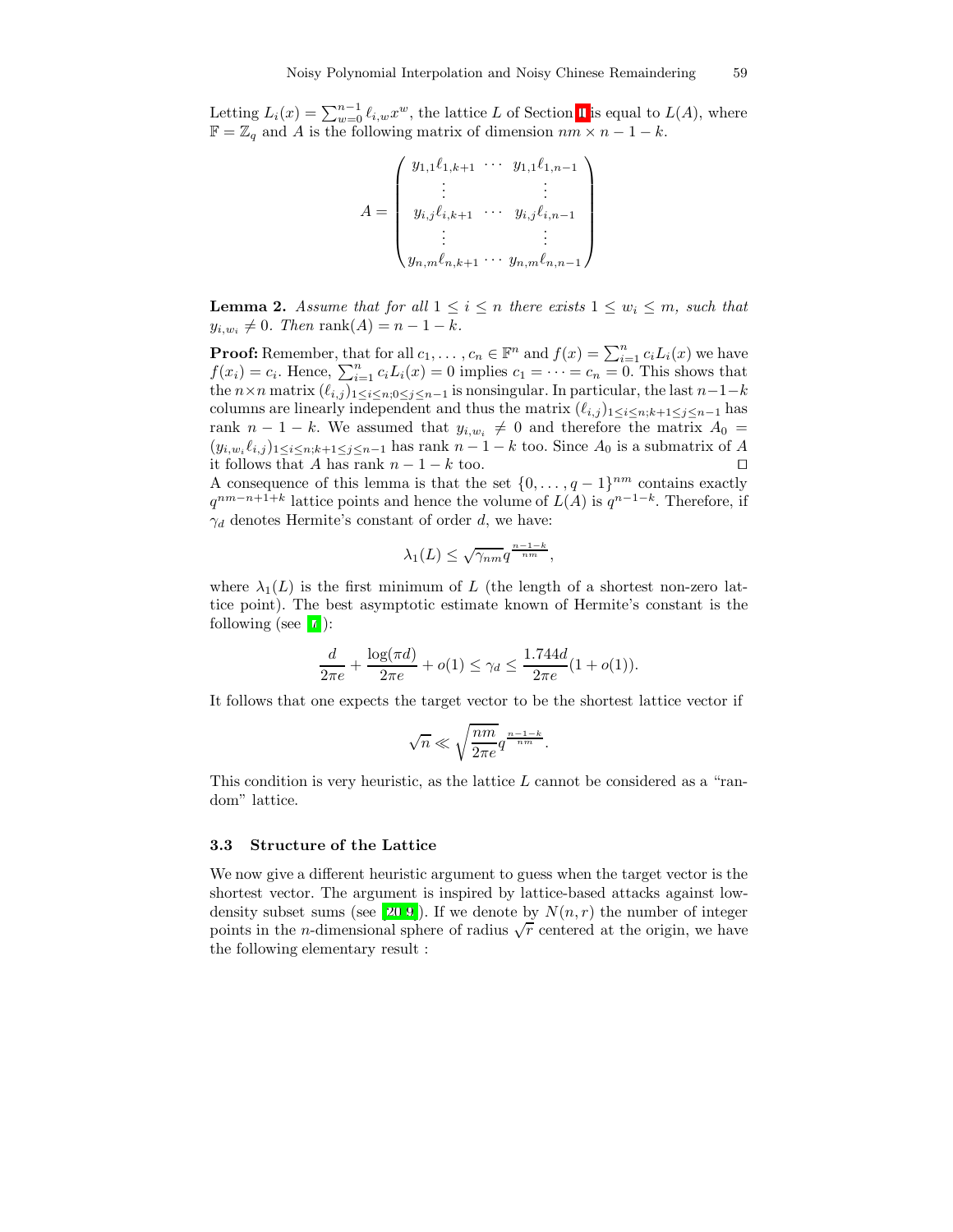**Lemma 3.** Let A be a nm  $\times$  e matrix in  $\mathbb{Z}_q$  (q prime) chosen at random with *uniform distribution. Then:*

$$
\Pr\left(\lambda_1(L(A)) < \sqrt{n}\right) \le \frac{N(nm, n)}{q^e}.
$$

**Proof:** Let  $\mathbf{x} = (x_1, \ldots, x_{nm}) \in \mathbb{Z}_q^{nm}$  be a non-zero vector. The probability that **x** $A \equiv 0 \pmod{q}$  for a uniformly chosen matrix  $A = (a_{i,j})_{1 \leq i \leq n} \leq j \leq e$  is  $q^{-e}$ . Indeed, there exists  $i_0 \in \{1, \ldots, nm\}$  such that  $x_{i_0} \neq 0$ . Then, for any choice of  $(a_{i,j})_{i\neq i_0,1\leq j\leq e}$ , there exists a unique choice of  $(a_{i_0,j})_{1\leq j\leq e}$  such that  $xA \equiv 0 \pmod{q}$ , which gives the expected probability. Since the number of possible **x** is less than  $N(nm, n)$ , the result follows.

It follows that one expects the target vector to be the shortest lattice vector when  $N(nm, n) \ll q^{n-1-k}$ . Numerical values of  $N(nm, m)$  can be computed by recursion. And sharp theoretical estimates of  $N(nm, m)$  can be obtained using the power series  $h(x) = 1+2\sum_{k=1}^{\infty} x^{k^2}$  (see [\[23,](#page-16-10) Lemma 1]). However, the condition is still heuristic, since in our case, the matrix A cannot be considered as uniformly distributed. In particular, it does not seem easy to compute the probability that a fixed vector belongs to the lattice  $L(A)$  for a randomly chosen instance of noisy polynomial interpolation.

#### <span id="page-7-1"></span>**3.4 Reduction by Lattice Improvement**

To achieve a reduction from noisy polynomial interpolation to the lattice shortest vector problem, we consider a certain sublattice. The improvement is based on  $\sum_{j=1}^{m} \delta_{i_1,j} = \sum_{j=1}^{m} \delta_{i_2,j} = 1$ . This leads us to define the lattice  $\Lambda$  as the set of a property of the target vector which has not been used so far: for all  $i_1$  and  $i_2$ , lattice points  $(\tilde{d}_{1,1}, d_{1,2}, \cdots, d_{n,m}) \in L$  such that for all  $i_1$  and  $i_2$ :

<span id="page-7-0"></span>
$$
\sum_{j=1}^{m} d_{i_1,j} = \sum_{j=1}^{m} d_{i_2,j}.
$$
 (1)

Since  $\Lambda$  is the intersection of the full-dimensional lattice  $L$  (in  $\mathbb{Z}^{nm}$ ) with a  $(nm - n + 1)$ -dimensional vector subspace,  $\Lambda$  is a  $(nm - n + 1)$ -dimensional lattice in  $\mathbb{Z}^{nm}$ , which can be computed in polynomial time.

We will be able to compute the probability that a (fixed) short vector satis-fying [\(1\)](#page-7-0) belongs to  $\Lambda$ , which was apparently not possible for L. The probability is with respect to the natural distribution induced by the definition of noisy polynomial interpolation, which is the following:

- Let  $x_1, \ldots, x_n$  be distinct elements of  $\mathbb{F} = \mathbb{Z}_q$ , and g be a function from  $\{1,\ldots,n\}$  to  $\{1,\ldots,m\}$ .
- **–** Choose uniformly at random a k-degree polynomial P in F[X].
- $-$  For all  $i \in \{1, ..., n\}$  and  $j \in \{1, ..., m\} \setminus g(i)$ , choose uniformly at random an element  $y_{i,j}$  in F, and let  $y_{i,q(i)} = P(x_i)$ .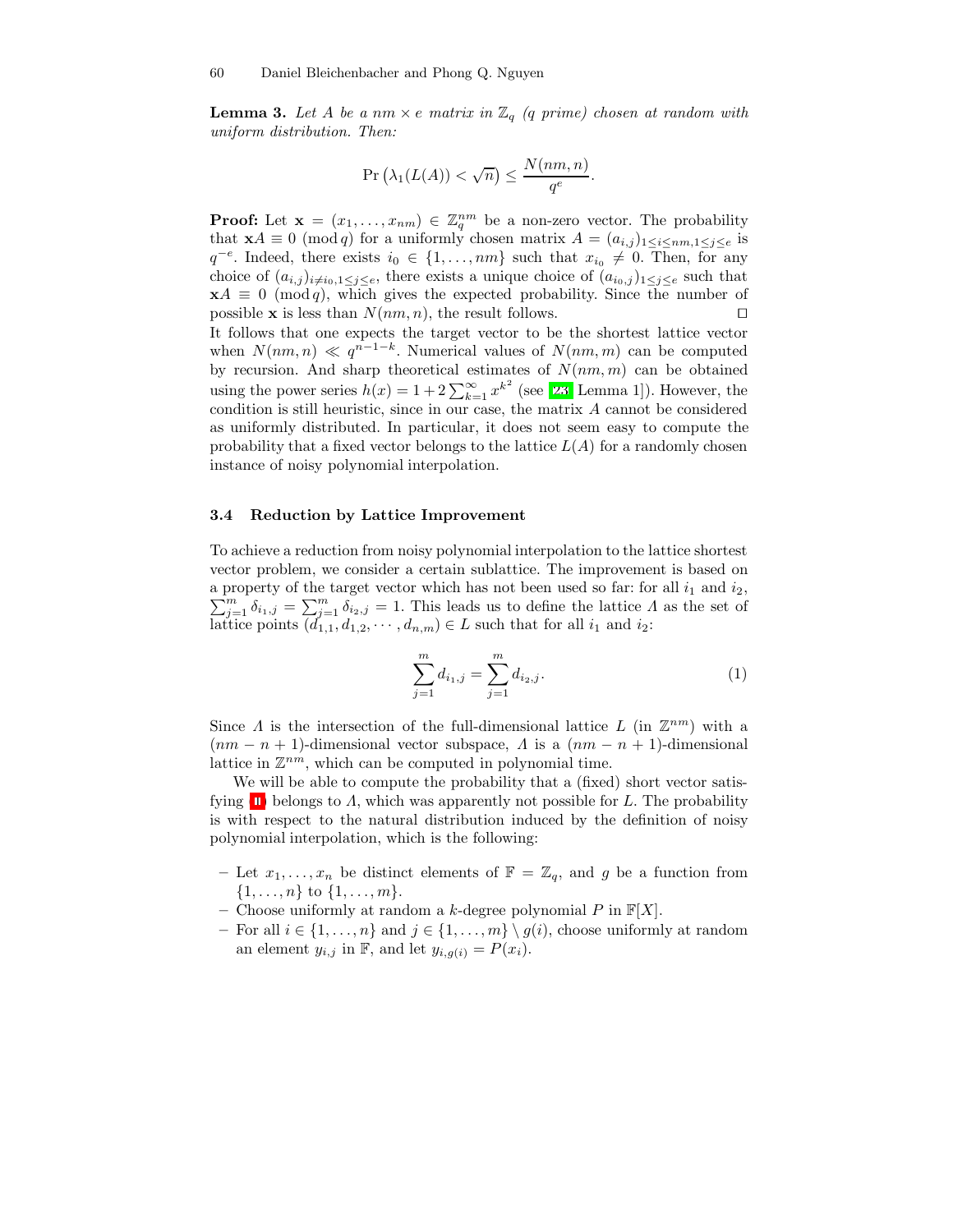Recall that the noisy polynomial interpolation problem is to recover either g or P, given k, the  $y_{i,j}$ 's and the  $x_i$ 's. The (secret) function g indicates which  $y_{i,j}$  is equal to  $P(x_i)$ .

Let **d** =  $(d_{1,1},...,d_{n,m}) \in \mathbb{Z}^{nm}$  be a vector satisfying [\(1\)](#page-7-0). We define  $p(\mathbf{d})$ as the probability that **d** belongs to the lattice Λ, that is, the probability that  $\deg(\sum_{i=1}^n \sum_{j=1}^m d_{i,j} y_{i,j} L_i(X)) \leq k$ , with respect to the previous distribution. Let  $\overline{t(d)}$  be the number of indices i for which there exists at least one nonzero  $d_{i,j}$  modulo q with  $j \neq g(i)$ :

$$
t(\mathbf{d}) = \left| \{ 1 \leq i \leq n : \exists j \in \{1, \ldots, m\} \setminus g(i) \text{ such that } d_{i,j} \not\equiv 0 \text{ mod } q \} \right|.
$$

The following technical lemma gives a formula for  $p(\mathbf{d})$ . It shows that the heuristic assumptions made in Section [3.2](#page-5-1) and Section [3.3](#page-6-0) are correct for all vectors **d** where  $t(\mathbf{d}) \geq n - k - 1$ , but  $p(\mathbf{d})$  is larger than expected when  $t(\mathbf{d}) < n - k - 1$ . As we will see later the effect of those vectors is often negligible. A proof can be found in the full version of the paper.

**Lemma 4.** Let  $\mathbf{d} \in \mathbb{Z}^{nm}$  *satisfying* [\(1\)](#page-7-0). Then:

<span id="page-8-1"></span><span id="page-8-0"></span>
$$
p(\mathbf{d}) = q^{-\min(t(\mathbf{d}), n-k-1)}.
$$

It follows that  $p(\mathbf{d}) > \frac{1}{q}$  if and only if  $t(\mathbf{d}) = 0$  (recall that  $n > k + 1$ ). But if **d** satisfies [\(1\)](#page-7-0) and  $t(d) = 0$ , then either **d** is a multiple (possibly zero) of the target vector, or at least one of **d**'s entries is a nonzero multiple of q, implying  $\|\mathbf{d}\| \geq q$ . By enumerating all possible **d**'s, we finally obtain a reduction:

**Theorem 1.** Let  $\sqrt{r} < q$ . Let a noisy polynomial interpolation instance be cho*sen uniformly at random as described above and let* Λ *be the sublattice built from the instance. Then the expected number of nonzero vectors* E(r, n, m) *contained in*  $\Lambda$  *not equal to the target vector or a multiple of it with norm*  $\leq \sqrt{r}$  *is:* 

$$
E(r, n, m) = \sum_{\lambda=-\lfloor r/n \rfloor}^{\lfloor r/n \rfloor} \sum_{w=1}^{n} R(w, r, \lambda, n, m) q^{-\min(w, n-k-1)},
$$

*where*  $R(w, r, \lambda, n, m)$  *denotes the number of vectors*  $\mathbf{d} = (d_{1,1}, \ldots, d_{n,m}) \in \mathbb{Z}^{mn}$ <br>*such that*  $t(\mathbf{d}) = w$ ,  $\|\mathbf{d}\| \leq \sqrt{r}$  *and*  $\sum_{j=1}^{m} d_{i,j} = \lambda$ .

If  $E(n, n, m) < 1$  then  $E(n, n, m)$  is a nontrivial upper bound on the probability that  $\Lambda$  contains a nonzero vector shorter than the target vector. The proof of Theorem [1](#page-8-0) and numerical methods to compute  $E(r, n, m)$  are given in the full version of the paper. The results are more complicated than low-density subset sum attacks for the following reasons. In low-density subset sum attacks, one can compute fairly easily an upper bound of the probability that a fixed nonzero short vector (different from the target vector) belongs to a certain lattice built from the subset sum instance (see [\[20,](#page-16-2)[9\]](#page-15-3)). And the bound obtained is independent of the vector. It then remains to estimate the number of possible short vectors, by bounding the number of integer points in high-dimensional spheres (using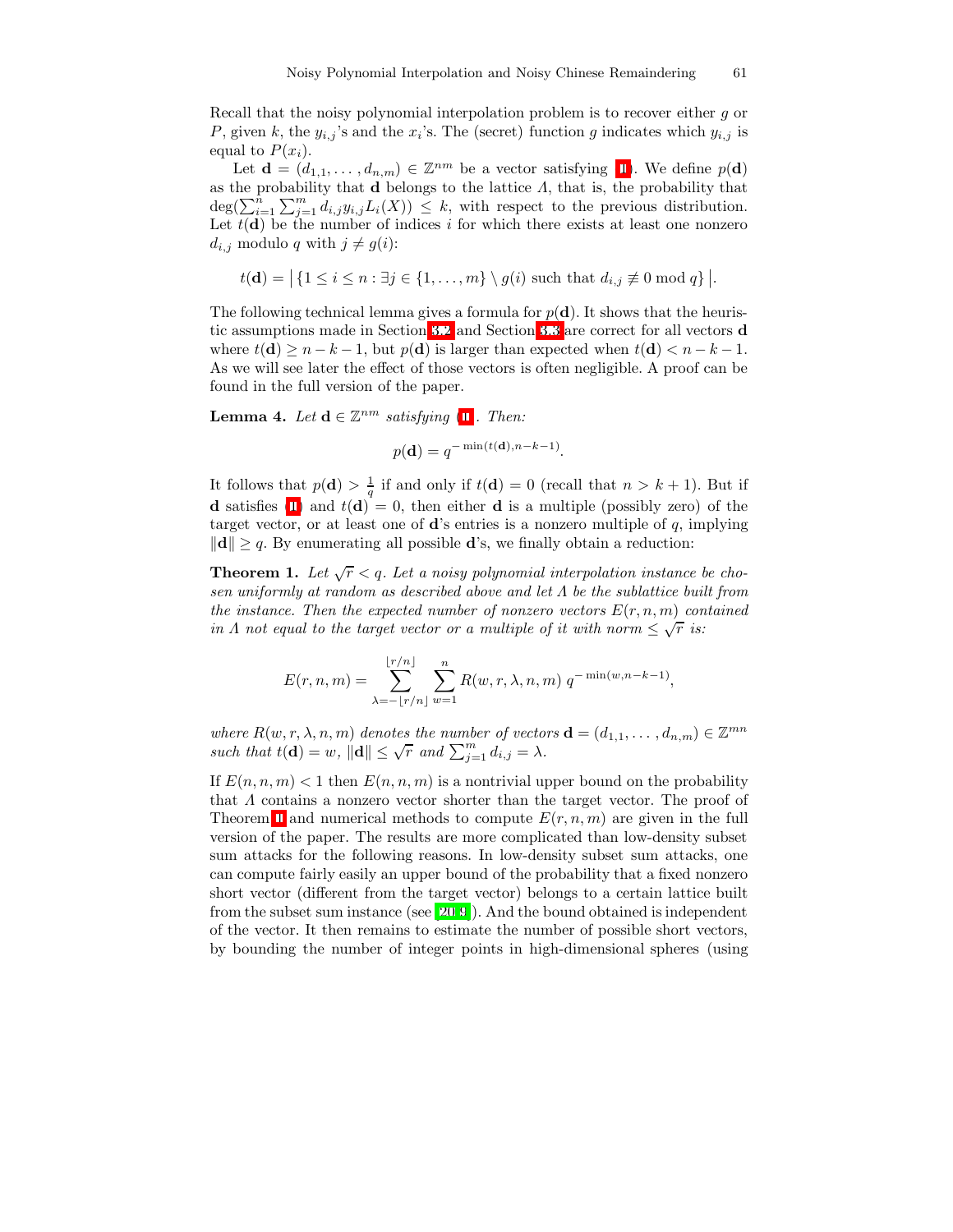techniques of [\[23\]](#page-16-10)). Here, we have an exact formula for the probability instead of an upper bound, but the formula depends on the vector, for it involves  $t(\mathbf{d})$ . This leads to more complicated enumerations and asymptotic formulas. Hence, we cannot give a criterion as "simple" as the low-density criterion for subset sum, to indicate when the reduction is expected to hold. However, for some special cases we have some preliminary results:

<span id="page-9-0"></span>**Lemma 5.** Let  $n \ge 2$ ,  $m \ge 2$  and  $n^2 < q$ . Let  $0 < x < 1$  and  $h(x) = 1 +$  $2\sum_{k=1}^{\infty}x^{k^2}$ . Then:

$$
\frac{N(n, \lfloor n/2 \rfloor) + 2^{n+1} - 3}{q^{n-1-k}} \le E(n, n, 2) \le \frac{N(n, \lfloor n/2 \rfloor) + 2^{n+1}}{q^{n-1-k}} + 2n^2/q + 4n/q
$$

$$
E(n, n, m) \le \frac{N(nm, n)}{q^{n-1-k}} + 3x^{-n} \left( \left(1 + \frac{h(x)^m}{q}\right)^n - 1\right)
$$

The proof of Lemma [5](#page-9-0) can be found in the full version of the paper. Note that  $h(x)$  can be approximated numerically. The result for the case  $m = 2$  are much stronger than the result for a general  $m$ . From a practical point of view, we can alternatively compute the upper bound  $E(r, n, m)$  numerically for any given choice of the parameters. And the bound seems to be sharp in practice.

The following table shows for some values of  $m, n, q$  the largest k, such that the expected number of vectors with norm shorter or equal to  $\sqrt{n}$  is smaller than 1. We compare this to the largest  $\tilde{k}$  for which we would expect the target vector to be the shortest vector in the original lattice without improvement.

A missing entry in the column  $k$  says that for this particular choice of  $m$  and n the problem is very likely not solvable with the lattice based method for any k. We have chosen m and n such that the meet-in-the middle method has a time complexity of  $2^{80}$ . We have chosen  $q > 2^{80}$ , so that elements of  $\mathbb{Z}_q$  can be used to represent 80 bit keys for symmetric ciphers.

| $\boldsymbol{m}$ |         | $n\log_2(q)$ | $\kappa$   | $k_{\cdot}$           |
|------------------|---------|--------------|------------|-----------------------|
|                  | 2 160   |              |            | $80\overline{155}152$ |
|                  | 3 1 1 5 |              | 80 110 108 |                       |
|                  | 4 105   |              | 80 100     | 98                    |
| 16               | 44      | 80           | 40         | 39                    |
| 256              | 20      | 80           |            |                       |

#### **3.5 Non-prime Fields**

When F is a field of the form  $GF(q^a)$  with  $a > 1$ , Lemma [4](#page-8-1) still holds if one replaces q by  $q^a$ , with the same definition of  $t(\mathbf{d})$  (that is, the number of indices i for which there exists at least one nonzero  $d_{i,j}$  modulo q with  $j \neq g(i)$ , so that  $p(\mathbf{d}) = q^{-a \min(t(\mathbf{d}), n-k-1)}$ . Theorem [1](#page-8-0) and Lemma [5](#page-9-0) need to be modified accordingly. It follows that the lattice-based approach is useful only when the characteristic of F is sufficiently high  $(q > \sqrt{n})$ , so that any vector **d** satisfying  $t(\mathbf{d}) = 0$  is strictly longer than the target vector.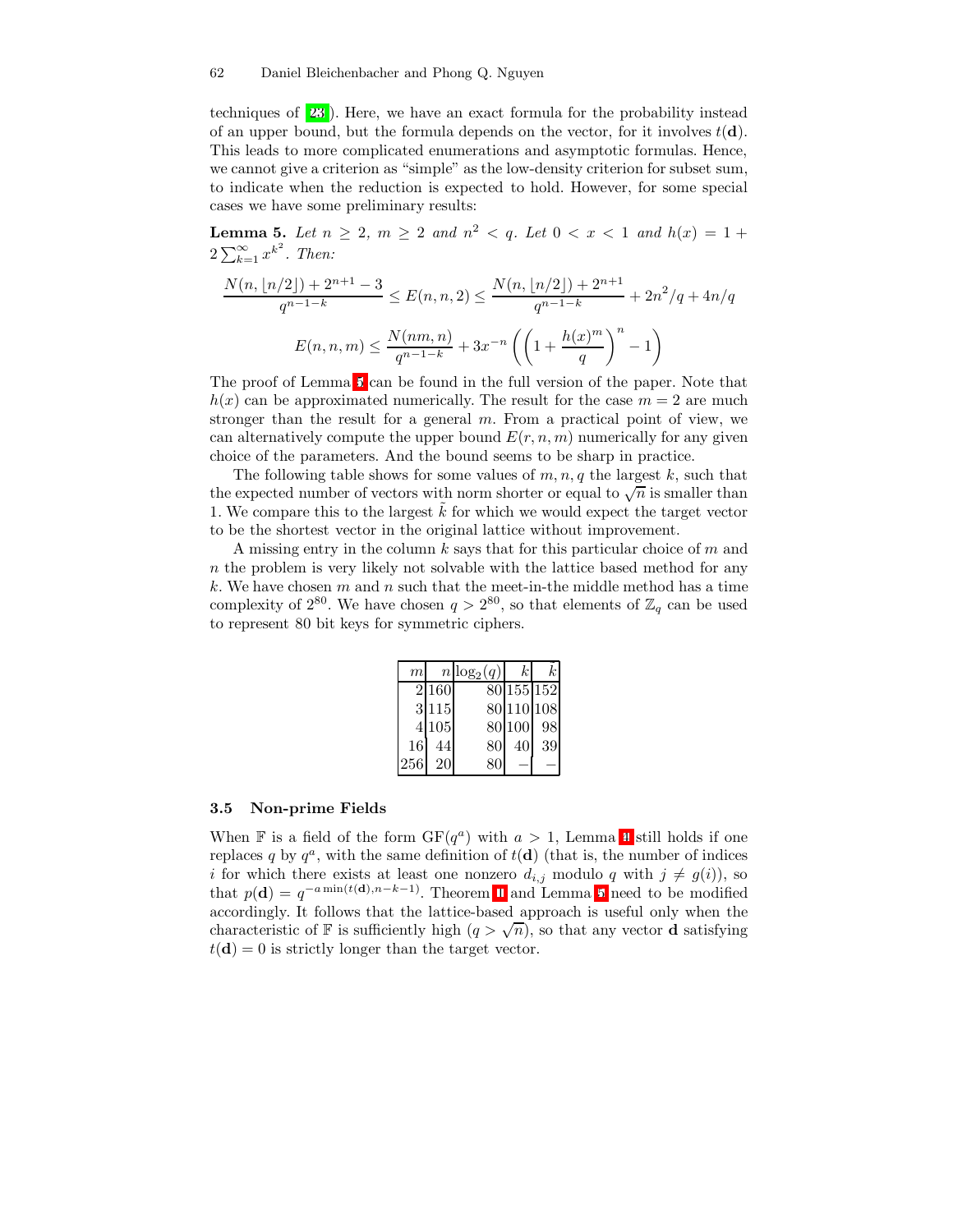#### **3.6 Experiments**

We implemented the improved lattice-based method on a 500 MHz 64-bit DEC Alpha using Victor Shoup's NTL library [\[34\]](#page-16-11). For a randomly chosen instance, we built the corresponding sublattice  $\Lambda$ . For lattice reduction, we successively applied three different types of reduction : plain LLL [\[21\]](#page-16-6), Schnorr's BKZ reduction  $[30,31]$  $[30,31]$  with block size 20, and when necessary, Schnorr-Hörner's pruned BKZ reduction [\[32\]](#page-16-9) with block size 54 and pruning factor 14. We stopped the reduction as soon as the reduced basis contained the target vector.

To fix ideas on the efficiency of the lattice-based method, we chose  $n = 160$ and  $m = 2$ , with a prime field of size 80 bits. The error-correction method succeeds only if  $k \leq 80$ . The meet-in-the-middle method requires at least  $2^{k/2}$ operations. And the Gröbner basis approaches are very unlikely to be practical. Numerical values given by theorem [1](#page-8-0) (see Section [3.4\)](#page-7-1) suggest that the noisy polynomial interpolation problem can be reduced to a lattice shortest vector problem, as while as  $k \leq 155$ . The lattice dimension is then 160. Our implementation was able to solve noisy polynomial interpolation up to  $k = 154$ . For  $k \le 152$ , only BKZ-20 reduction was necessary, and the total running time was less than 4 hours. For  $153 \leq k \leq 154$ , an additional Schnorr-Hörner pruned BKZ reduction was necessary: 1 hour for  $k = 153$ , and 8 hours for  $k = 154$ . We do not know if the theoretical value of  $k = 155$  can be reached in practice: the corresponding lattice problem is hard because there are many lattice points almost as short as the target vector. The situation might be similar to lattice-based subset sum attacks: when the subset sum density is very close to the critical density, and the lattice dimension is large, the lattice problem is hard. It is worth noting that to ensure the unicity of the solution, one should have  $k \leq 156$ . This suggests that the lattice-based method is likely to solve most instances of practical interest for small m. We also made a few experiments with  $m > 2$ . A BKZ-20 reduction can solve in one day the problem with  $n = 115$ ,  $k = 101$ ,  $m = 3$  and  $n = 105, k = 80, m = 4$ . For such parameters, the meet-in-the-middle method requires at least  $2^{80}$  operations.

### **4 Cryptographic Implications**

We showed that when the parameters satisfy a certain relation, there exists a provable reduction from noisy polynomial interpolation to the lattice shortest vector problem. This results in an attack which is much more effective than previously known methods based on list decoding algorithms, due to the strength of current lattice reduction algorithms. We could not apply the same method to the polynomial reconstruction problem. This suggests (but does not prove) that the polynomial reconstruction problem is harder than the noisy polynomial interpolation problem, so that Conjecture 3.1 in [\[26\]](#page-16-0) about the hardness equivalence<sup>[2](#page-10-0)</sup> of the two problems does not hold.

<span id="page-10-0"></span><sup>2</sup> In fact, Conjecture 3.1 relates the hardness of polynomial reconstruction and an easier version of noisy polynomial interpolation.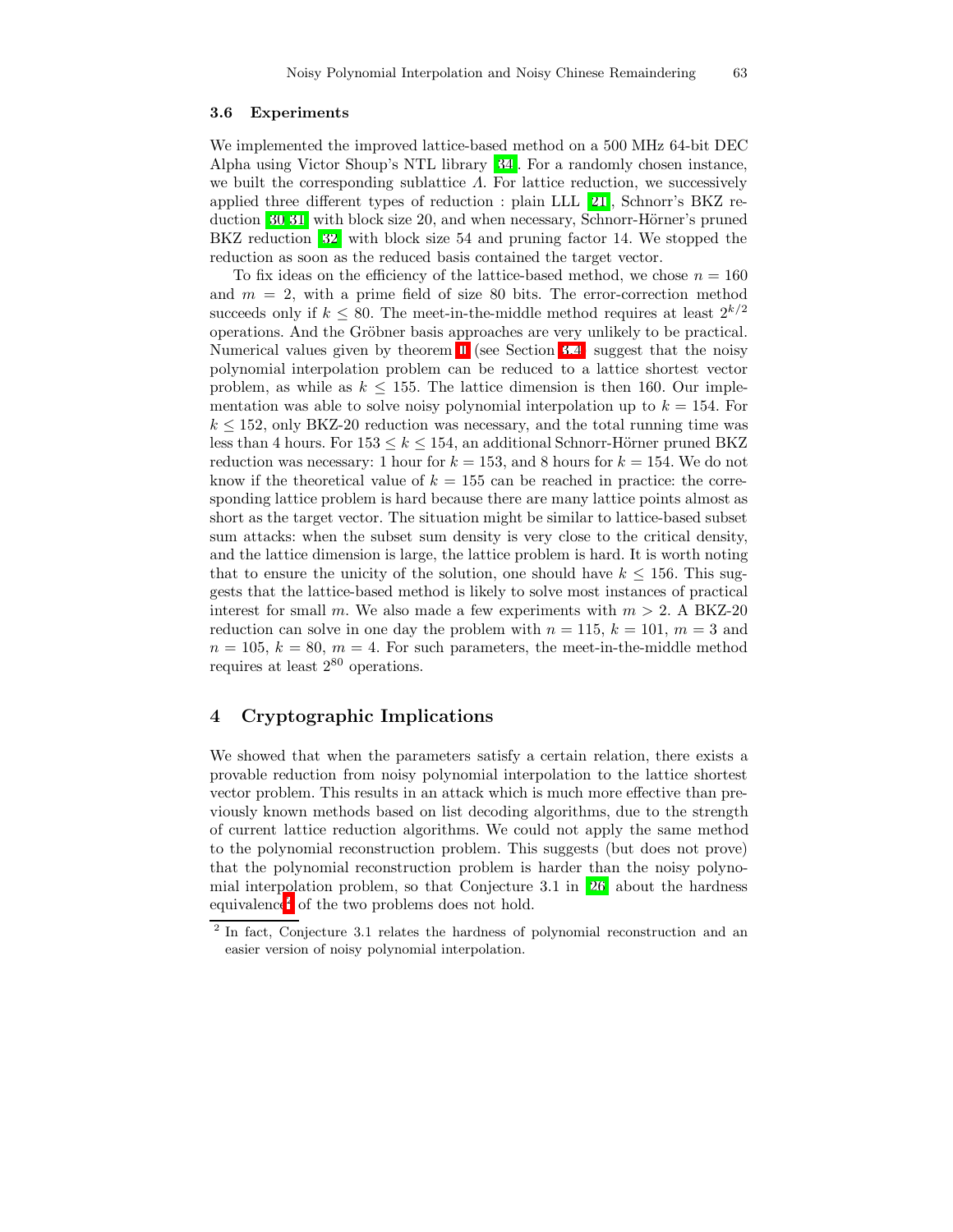It follows that cryptographic protocols should – if possible – be based on the polynomial reconstruction problem rather than the noisy polynomial interpolation problem. Such a change is possible for the oblivious polynomial evaluation of Naor and Pinkas [\[26\]](#page-16-0). There are two players Alice and Bob. Bob's secret input is a polynomial  $P(x)$ , which he hides in a bivariate polynomial  $Q(x, y)$ , such that  $Q(0, y) = P(y)$ . Alice has a secret value  $\alpha$  and would like to learn  $P(\alpha)$ . Alice chooses a polynomial  $S(x)$  with  $S(0) = \alpha$ . In a crucial step of the protocol Alice would like to learn  $Q(x_i, S(x_i))$  without revealing  $S(x)$ . This is done by sending  $x_i$  and a list of random values  $y_{i,j}$ , except that one value  $S(x_i)$ . Bob computes  $Q(x_i, y_{i,j})$  for all these values and A retrieves the answer she is interested in using a 1-out-of-m oblivious transfer. The privacy of Alice depends on the difficulty to find  $S(x)$  given  $x_i$  and  $y_{i,j}$ , *i.e.* the noisy polynomial interpolation problem. However, the protocol can be changed by using the values  $Q(x_i, y_i, j)$ for distinct  $x_{i,j}$ 's rather than  $Q(x_i, y_{i,j})$  [\[29\]](#page-16-12).

Another way to prevent lattice-based attacks is to use a field where computing discrete logarithms is intractable, and to publish the powers  $g^{y_{i,j}}$  rather than the values  $y_{i,j}$ . It is then still possible to perform a polynomial interpolation, that is to compute  $g^{f(x_0)}$ , given sufficiently many values  $g^{f(x_i)}$ . In fact, the meet-inthe middle method is the only algorithm known to us that is applicable in this case and it can only be used for the noisy polynomial interpolation problem but not for the polynomial reconstruction problem. A protocol using the polynomial interpolation problem combined with the discrete logarithm problem is described in [\[25\]](#page-16-4).

# **5 Noisy Chinese Remaindering**

There is a well-known analogy between polynomials and integers: the polynomial degree corresponds to the integer size; Lagrange's interpolation corresponds to Chinese remainders; and polynomial evaluation corresponds to the modulo operation (in fact, a polynomial P evaluated at  $x_0$  can also be viewed as the remainder of  $P(x)$  modulo the linear polynomial  $x - x_0$ ). We refer to [\[15\]](#page-15-13) for some examples. The noisy polynomial interpolation and polynomial reconstruction problems then become the following ones:

*Problem 3 (Noisy Chinese remaindering).* Let  $0 \leq N \leq B$ , and  $p_1, \ldots, p_n$  be coprime integers. Given n sets  $S_1, \ldots, S_n$  where each  $S_i = \{r_{i,j}\}_{1 \leq j \leq m}$  contains  $m-1$  random elements in  $\mathbb{Z}_{p_i}$  and N mod  $p_i$ , recover the integer N, provided that the solution is unique  $(e.g., m^n B \ll \prod_{i=1}^n p_i)$ .

*Problem 4 (Chinese remaindering with errors).* Given as input integers t, B and n points  $(r_1, p_1), \ldots, (r_n, p_n) \in \mathbb{N}^2$  where the  $p_i$ 's are coprime, output all numbers  $0 \leq N < B$  such that  $N \equiv r_i \pmod{p_i}$  for at least t values of i.

We refer to [\[15\]](#page-15-13) for a history of the latter problem, which is beyond the scope of this article. We will only mention that the best decoding algorithm known for the problem is the recent lattice-based work of Boneh [\[6\]](#page-15-6), which improves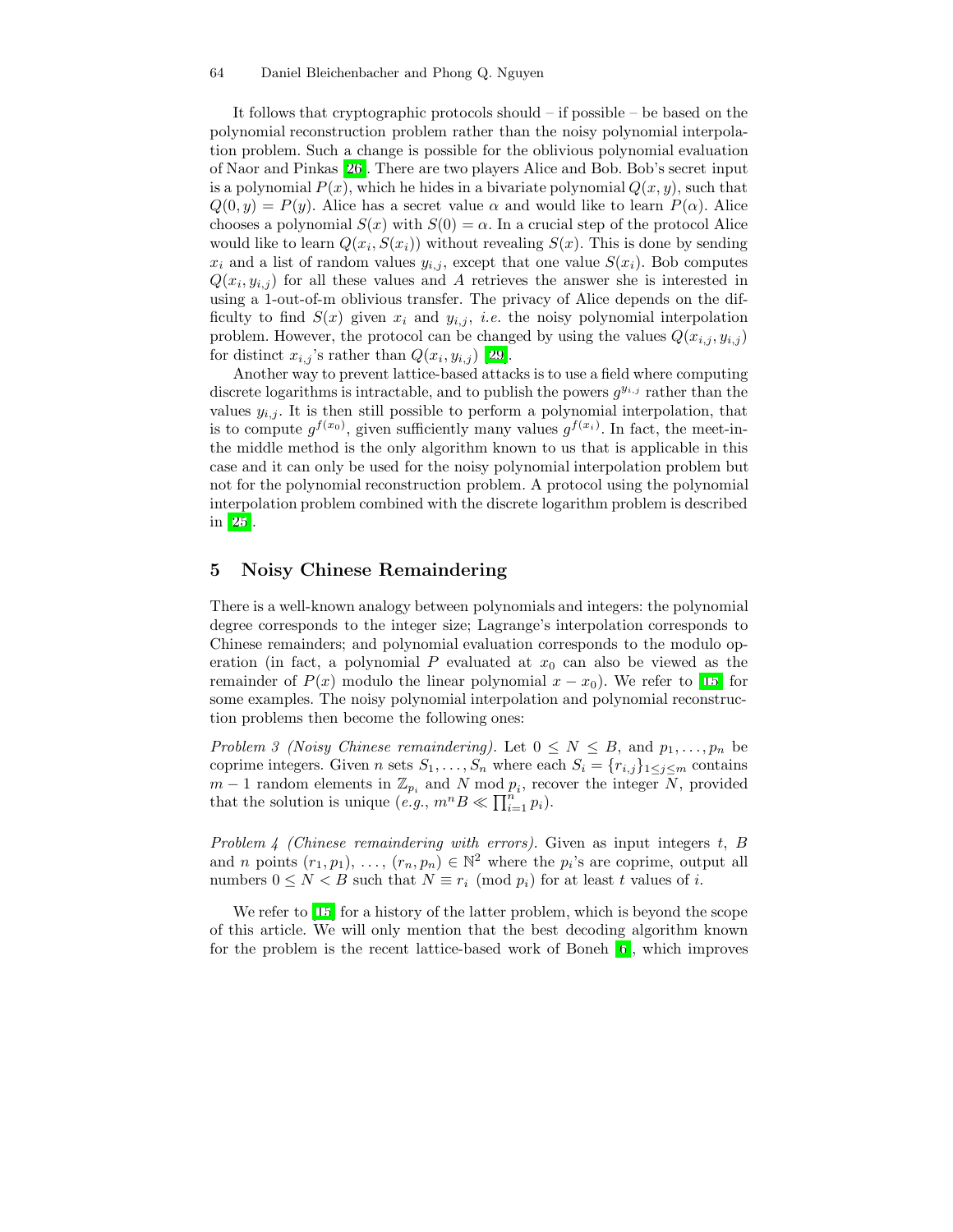previous work of Goldreich *et al.* [\[15\]](#page-15-13). The algorithm works in polynomial time and solves the problem provided that a certain condition is satisfied. The exact condition is analogous to the bound obtained by GS algorithm for polynomial reconstruction.

We note that there are two well-known problems for which the general noisy Chinese remaindering problem (in which one allows different sizes for the sets  $S_i$ 's) arises. The first problem is point counting on elliptic curves over finite fields. The best general algorithm for this problem is the Schoof-Elkies-Atkin (SEA) algorithm [\[33,](#page-16-13)[12](#page-15-14)[,4,](#page-15-15)[5\]](#page-15-16) (see [\[22\]](#page-16-14) for implementation issues). Let  $E$  be an elliptic curve over a finite field of cardinality  $q$ . Hasse's theorem states that the cardinality of E is of the form  $q+1-t$  where  $|t| \leq 2\sqrt{q}$ . The SEA algorithm tries to determine this t, using Chinese remainders. However, in practice, it turns out to be too expensive to compute the exact value of  $t$  modulo sufficiently many coprime numbers. Therefore, one actually determines many coprime numbers of two kinds: for the first kind of numbers,  $t$  modulo such numbers is exactly known; for the second kind of numbers, the value of t modulo such numbers is constrained to a small number of values. This is exactly a noisy Chinese remaindering problem. To solve this problem, current versions of SEA apply a meetin-the-middle strategy. The second problem is integer factorization of numbers of the form  $N = p^2q$ . It has been noticed for some time (see for instance [\[28\]](#page-16-15)) that for any number r, the Jacobi symbol  $\left(\frac{r}{N}\right)$  is equal to the Legendre symbol  $\left(\frac{r}{q}\right)$ . It follows that for any number r, q mod r is limited to half of  $\mathbb{Z}_r$ , and such a half can be determined. The problem of computing  $q$  can thus be viewed as a noisy Chinese remaindering problem. However, the  $S_i$ 's are so dense that this formulation is likely to be useless.

We briefly review methods for noisy Chinese remaindering, analogous to the ones we described for noisy polynomial interpolation. One can first use the analog of the meet-in-the-middle method of Section [2.3.](#page-3-0) One can also use the reduction to Chinese remaindering with errors and the algorithm of [\[6\]](#page-15-6), in a way analogous to Section [2.1.](#page-2-0) But the following simpler method achieves the same results.

#### **5.1 Coppersmith's Method**

We obtain an analogous method to the Gröbner basis approach by translating the problem in terms of polynomial equations. The solution N satisfies for each i the following equation:

$$
\prod_{j=1}^{m} (N - r_{i,j}) \equiv 0 \; (\text{mod } p_i).
$$

Using Chinese remainders and collecting all equations, one obtains a univariate polynomial equation of degree m in the unknown N modulo  $\prod_{i=1}^{n} p_i$ . We then apply the following lattice-based result by Coppersmith [\[8\]](#page-15-17) :

**Theorem 2.** Let  $P(x)$  be a polynomial of degree  $\delta$  in one variable modulo an *integer* M of possibly unknown factorization. In time polynomial in  $(\log M, 2^{\delta})$ , *one can find all integers*  $x_0$  *such that*  $P(x_0) \equiv 0 \pmod{M}$  *and*  $|x_0| \leq M^{1/\delta}$ .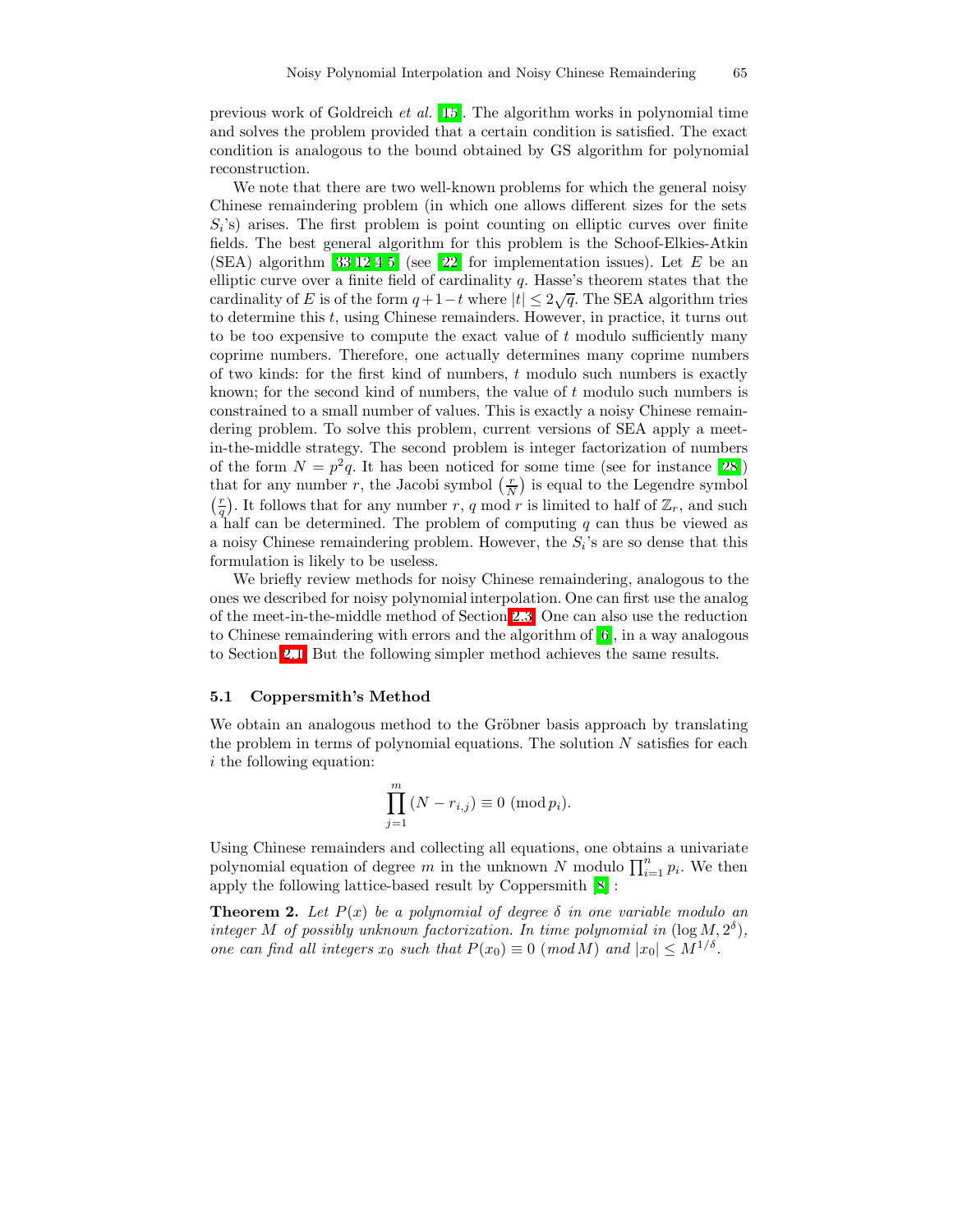In time polynomial in  $(\sum_{i=1}^n \log p_i, 2^m)$ , we can thus find the solution N to noisy Chinese remaindering, provided that :  $B^m \n\t\leq \prod_{i=1}^n p_i$ . This condition is analogous to the condition  $m < n/k$  we obtained by applying GS algorithm to the noisy polynomial interpolation problem. The method is mentioned in  $[6]$  $[6]$ .

#### **5.2 Lattice-Based Methods**

Let  $P = \prod_{i=1}^{n} p_i$ . By analogy to the lattice-based method of section [3,](#page-4-0) we define interpolation numbers  $L_i$  in  $\{0,\ldots,P-1\}$  by :  $L_i \equiv 1 \pmod{p_i}$  and  $L_i \equiv$ 0 (mod  $\prod_{j\neq i} p_j$ ). The solution N of noisy Chinese remaindering satisfies:

$$
N \equiv \sum_{i=1}^{n} (N \bmod p_i) L_i \pmod{P}.
$$

We linearize the problem: letting  $\delta_{i,j}$  equal to 1 if  $N \equiv r_i \pmod{p_i}$ , and 0 otherwise, one obtains

$$
N \equiv \sum_{i=1}^{n} \sum_{j=1}^{m} \delta_{i,j} r_{i,j} L_i \; (\text{mod } P).
$$

This equation basically says that N is a small subset sum of the  $r_{i,j}L_i$ 's modulo P. It is thus natural to consider the  $(nm + 1)$ -dimensional lattice L spanned by the rows of the following matrix:

$$
\begin{pmatrix}\nP & 0 & \dots & \dots & 0 \\
r_{1,1}L_1 & B & 0 & \dots & 0 \\
r_{1,2}L_1 & 0 & B & \ddots & \vdots \\
\vdots & \vdots & \ddots & \ddots & 0 \\
r_{n,m}L_n & 0 & \dots & 0 & B\n\end{pmatrix}
$$

The lattice L is the set of integer row vectors  $(M, d_{1,1}B, d_{1,2}B, \ldots, d_{n,m}B) \in$  $\mathbb{Z}^{nm+1}$  such that  $M \equiv \sum_{i=1}^{n} \sum_{j=1}^{m} d_{i,j} r_{i,j} L_i \pmod{P}$ . It contains the *target vector*  $(N, \delta_{1,1}B, \delta_{1,2}B, \ldots, \delta_{n,m}B)$ , which has norm  $\sqrt{N^2 + nB^2} \leq B\sqrt{n+1}$ . Since the previous matrix is triangular, the volume of L is simply  $P \times B^{nm}$ . It follows that the target vector is expected to be the shortest vector of  $L$  when

$$
B\sqrt{n+1} \ll (PB^{nm})^{1/(nm+1)} \approx P^{1/(nm+1)}B
$$

that is  $\sqrt{n} \ll P^{1/(nm+1)}$ . The condition should however be taken with care, as the lattice  $L$  cannot be considered as random. For instance, note that any sufficiently short linear relation between  $r_{i,1}, r_{i,2}, \ldots, r_{i,m}$  gives rise to a shorter lattice point. It can be proved that such a case occurs when one of the  $p_i$ 's is small or one of the  $|S_i|$ 's is big (using the notion of orthogonal lattice [\[27\]](#page-16-16), see full version). As with noisy polynomial interpolation, one can improve the lattice L by considering the sublattice  $\Lambda$  of points  $(M, d_{1,1}B, d_{1,2}B, \ldots, d_{n,m}B) \in L$  such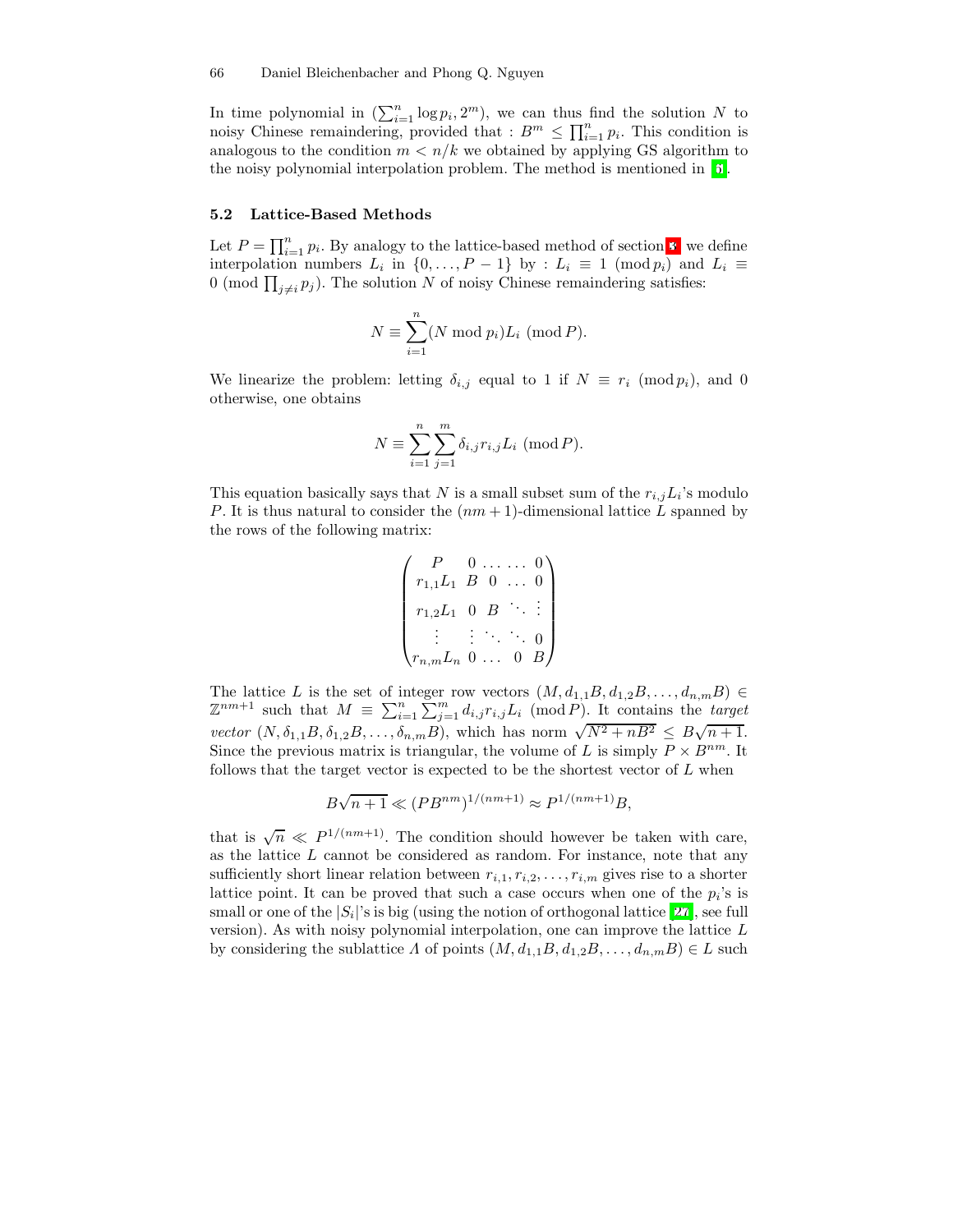that, for all  $i_1$  and  $i_2$ ,  $\sum_{j=1}^m d_{i_1,j} = \sum_{j=1}^m d_{i_2,j}$ . However, the previous obstruction still holds (see full version of the paper). Thus, the lattice-based approach is unlikely to be useful for elliptic curve point counting or integer factorization. Still, the reduction can be proved for certain choices of the parameters, for we have the following analog of lemma [4.](#page-8-1)

**Lemma 6.** *Let*  $d = (M, d_{1,1}B, d_{1,2}B, \ldots, d_{n,m}B) \in \mathbb{Z}^{nm+1}$  *satisfying* [\(1\)](#page-7-0) *and shorter than the target vector. Assume that*  $B(m+1)\sqrt{n+1} < P/2$ . Then:

$$
p(\mathbf{d}) \le q^{-\min(t(\mathbf{d}), n-k)},
$$

*where*  $q = \min_i p_i$ *, k is the least positive integer such that*  $B(m+1)\sqrt{n+1} < \frac{q^k}{2}$ *, and*  $t(\mathbf{d}) = |\{1 \leq i \leq n : \exists j \in \{1, ..., m\} \setminus g(i) \text{ such that } d_{i,j} \not\equiv 0 \text{ mod } p_i\}|.$ 

This lemma is useful, when none of the  $|S_i|$ 's are big and none of the  $p_i$ 's are small (which is not the case arising in elliptic curve point counting or integer factorization) in which case one can obtain a provable reduction to the lattice shortest vector problem roughly similar to Theorem [1](#page-8-0) since one can upper bound the probability that there exists a nonzero vector strictly shorter than the target vector. In particular, by taking all the  $p_i$ 's of the same size (such as 32 bits), it is easy to build instances for which the lattice-based approach can experimentally solve noisy Chinese remaindering with a bound  $B$  much larger than with Coppersmith's method.

### **6 Conclusion**

We presented various methods to solve the noisy polynomial interpolation problem. In particular, we proved the existence of a reduction from the noisy polynomial interpolation problem to the lattice shortest vector problem, for many choices of the parameters. This reduction appears to be very efficient in practice: experimental evidence suggest that many instances can be solved using standard lattice reduction algorithms. We therefore suggested simple modifications to several cryptographic schemes for which the security assumption relied on the computational hardness of noisy polynomial interpolation. We also briefly discussed analogous methods to solve the related noisy Chinese remaindering problem. The lattice-based approach is the best known method for certain choices of the parameters, but unfortunately not in applications such as elliptic curve point counting or integer factorization. There are several open problems, such as:

- **–** Is there a better[3](#page-14-0) reduction from noisy polynomial interpolation or Chinese remaindering to the lattice shortest vector problem ?
- **–** Is there a lattice-based method to solve the polynomial reconstruction problem ?

<span id="page-14-0"></span><sup>&</sup>lt;sup>3</sup> holding for more or all choices of the parameters.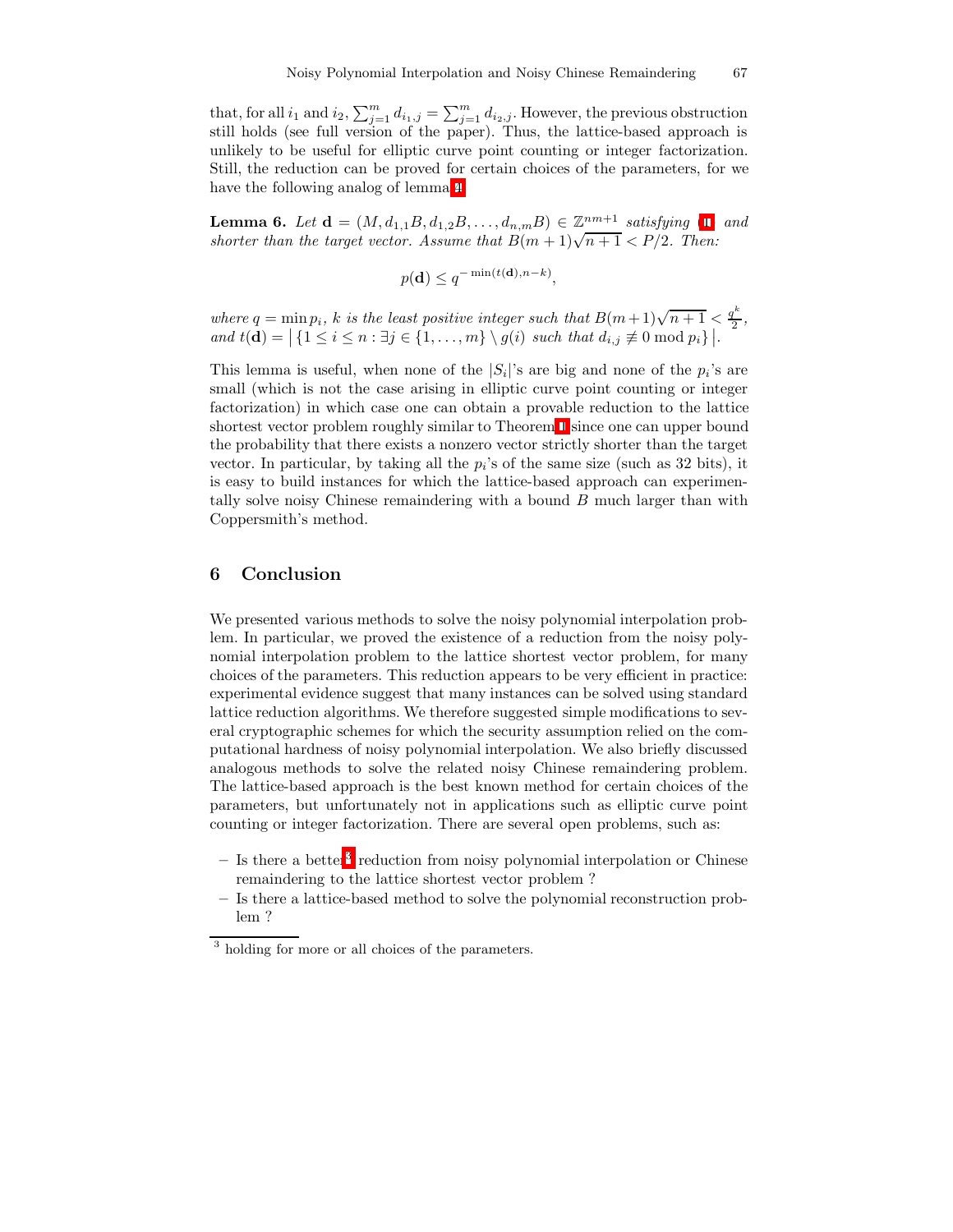# **Acknowledgments**

We thank Amin Shokrollahi and Karin Melnick for their help and ideas with error correcting algorithms. We are grateful to Dan Boneh for several enlightening discussions, and for informing us on references [\[3](#page-15-2)[,15,](#page-15-13)[6\]](#page-15-6). We also thank Louis Granboulan and Andrew Odlyzko for their comments.

## <span id="page-15-11"></span>**References**

- 1. M. Ajtai. Generating hard instances of lattice problems. In Proc. of 28th STOC, pages 99–108. ACM, 1996. Available at [\[11\]](#page-15-18) as TR96-007 report.
- <span id="page-15-4"></span>2. M. Ajtai. The shortest vector problem in  $L_2$  is NP-hard for randomized reductions. In Proc. 30th ACM STOC, 1998. Available at [\[11\]](#page-15-18) as TR97-047.
- <span id="page-15-2"></span>3. S. Ar, R. Lipton, R. Rubinfeld, and M. Sudan. Reconstructing algebraic functions from mixed data. SIAM J. of Computing, 28(2):488–511, 1999.
- <span id="page-15-15"></span>4. A. O. L. Atkin. The number of points on an elliptic curve modulo a prime. Email on the Number Theory mailing list, 1988.
- <span id="page-15-16"></span>5. A. O. L. Atkin. The number of points on an elliptic curve modulo a prime. Email on the Number Theory mailing list, 1991.
- <span id="page-15-6"></span>6. D. Boneh. Finding smooth integers in short intervals using CRT decoding. In Proc. of 32nd STOC. ACM, 2000.
- <span id="page-15-12"></span>7. J.H. Conway and N.J.A. Sloane. Sphere Packings, Lattices and Groups. Springer-Verlag, 1998. Third edition.
- <span id="page-15-17"></span>8. D. Coppersmith. Small solutions to polynomial equations, and low exponent RSA vulnerabilities. J. of Cryptology, 10(4):233–260, 1997.
- <span id="page-15-3"></span>9. M.J. Coster, A. Joux, B.A. LaMacchia, A.M. Odlyzko, C.-P. Schnorr, and J. Stern. Improved low-density subset sum algorithms. Comput. Complexity, 2:111–128, 1992.
- <span id="page-15-8"></span>10. N. Courtois, A. Klimov, J. Patarin, and A. Shamir. Efficient algorithms for solving overdefined systems of multivariate polynomial equations. In Proc. of Eurocrypt  $2000$ , volume 1807 of *LNCS*, pages 392-407. Springer-Verlag, 2000.
- <span id="page-15-18"></span>11. ECCC. <http://www.eccc.uni-trier.de/eccc/>. The Electronic Colloquium on Computational Complexity.
- <span id="page-15-14"></span><span id="page-15-5"></span>12. N. D. Elkies. Explicit isogenies. Draft, 1991.
- 13. C. Ellison, C. Hall, R. Milbert, and B. Schneier. Protecting secret keys with personal entropy. Future Generation Computer Systems, 16(4):311–318, 2000. Available at <http://www.counterpane.com/>.
- <span id="page-15-0"></span>14. N. Gilboa. Two party RSA key generation. In Proc. of Crypto '99, volume 1666 of LNCS, pages 116–129. Springer-Verlag, 1999.
- <span id="page-15-13"></span>15. O. Goldreich, D. Ron, and M. Sudan. Chinese remaindering with errors. In Proc. of 31st STOC. ACM, 1999. Also available at [\[11\]](#page-15-18).
- <span id="page-15-9"></span><span id="page-15-1"></span>16. M. Gruber and C. G. Lekkerkerker. Geometry of Numbers. North-Holland, 1987.
- 17. V. Guruswami and M. Sudan. Improved decoding of Reed-Solomon and algebraicgeometric codes. IEEE Trans. on Information Theory, 45(6):1757–1767, 1999. An extended abstract appeared in the Proc. of IEEE FOCS '98.
- <span id="page-15-10"></span>18. A. Joux and J. Stern. Lattice reduction: A toolbox for the cryptanalyst. J. of Cryptology, 11:161–185, 1998.
- <span id="page-15-7"></span>19. A. Kipnis and A. Shamir. Cryptanalysis of the HFE public key cryptosystem by relinearization. In Proc. of Crypto '99, volume 1666 of LNCS, pages 19–30. Springer-Verlag, 1999.